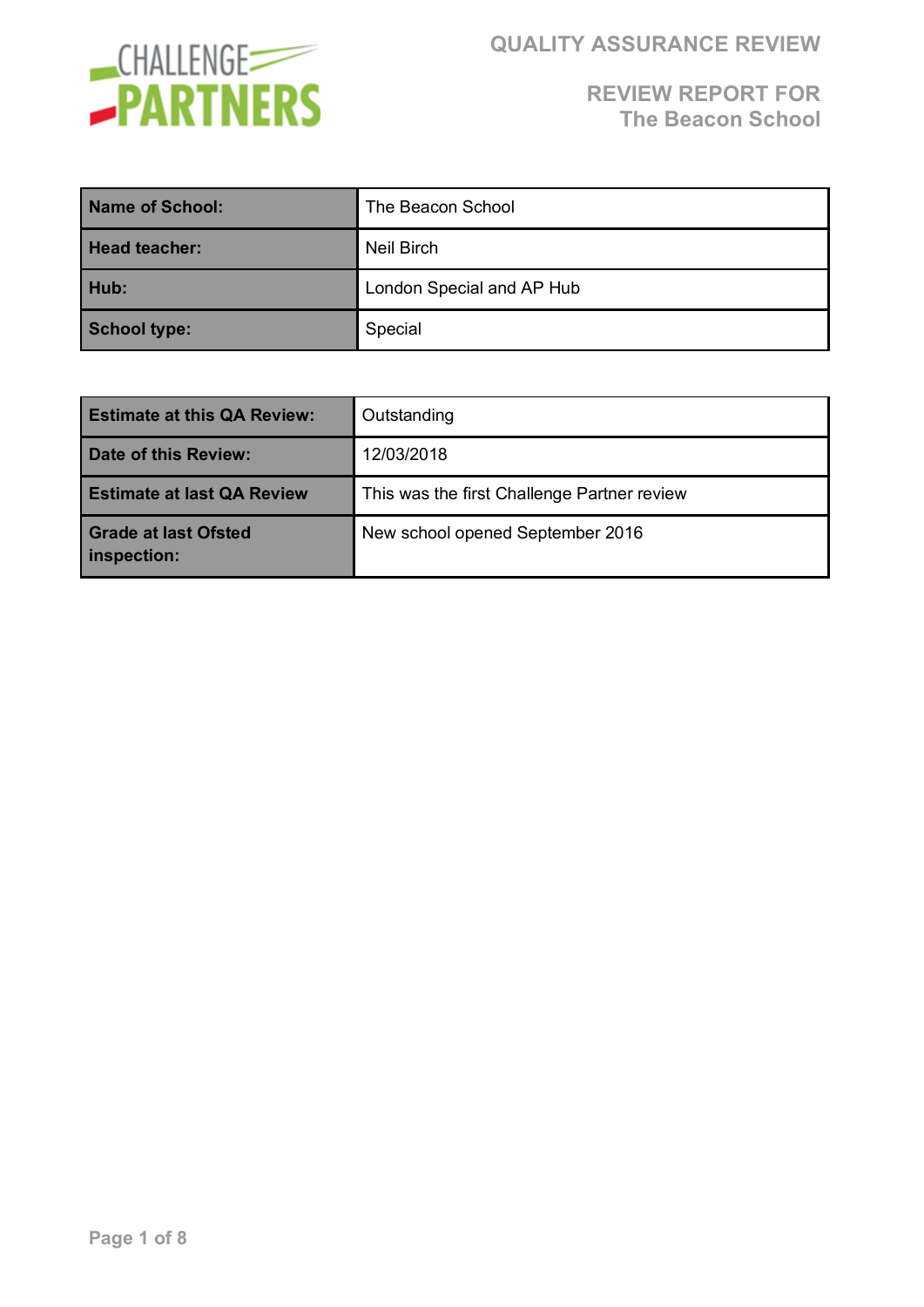

**QUALITY ASSURANCE REVIEW**

**REVIEW REPORT FOR The Beacon School** 

#### **Quality Assurance Review**

The review team, comprising of host school leaders and visiting reviewers agree that evidence indicates these areas are evaluated as follows:

| <b>School Improvement Strategies</b>                             | Outstanding    |
|------------------------------------------------------------------|----------------|
| <b>Outcomes for Pupils</b>                                       | Outstanding    |
| <b>Quality of Teaching, Learning and</b><br><b>Assessment</b>    | Outstanding    |
| <b>Area of Excellence</b>                                        | Accredited     |
| <b>Previously accredited valid Areas of</b><br><b>Excellence</b> | Not applicable |
| <b>Overall Estimate</b>                                          | Outstanding    |

*Please note that a Challenge Partners Quality Assurance Review is not equivalent to an Ofsted inspection, and agreed estimates from the review are not equivalent to Ofsted judgements.*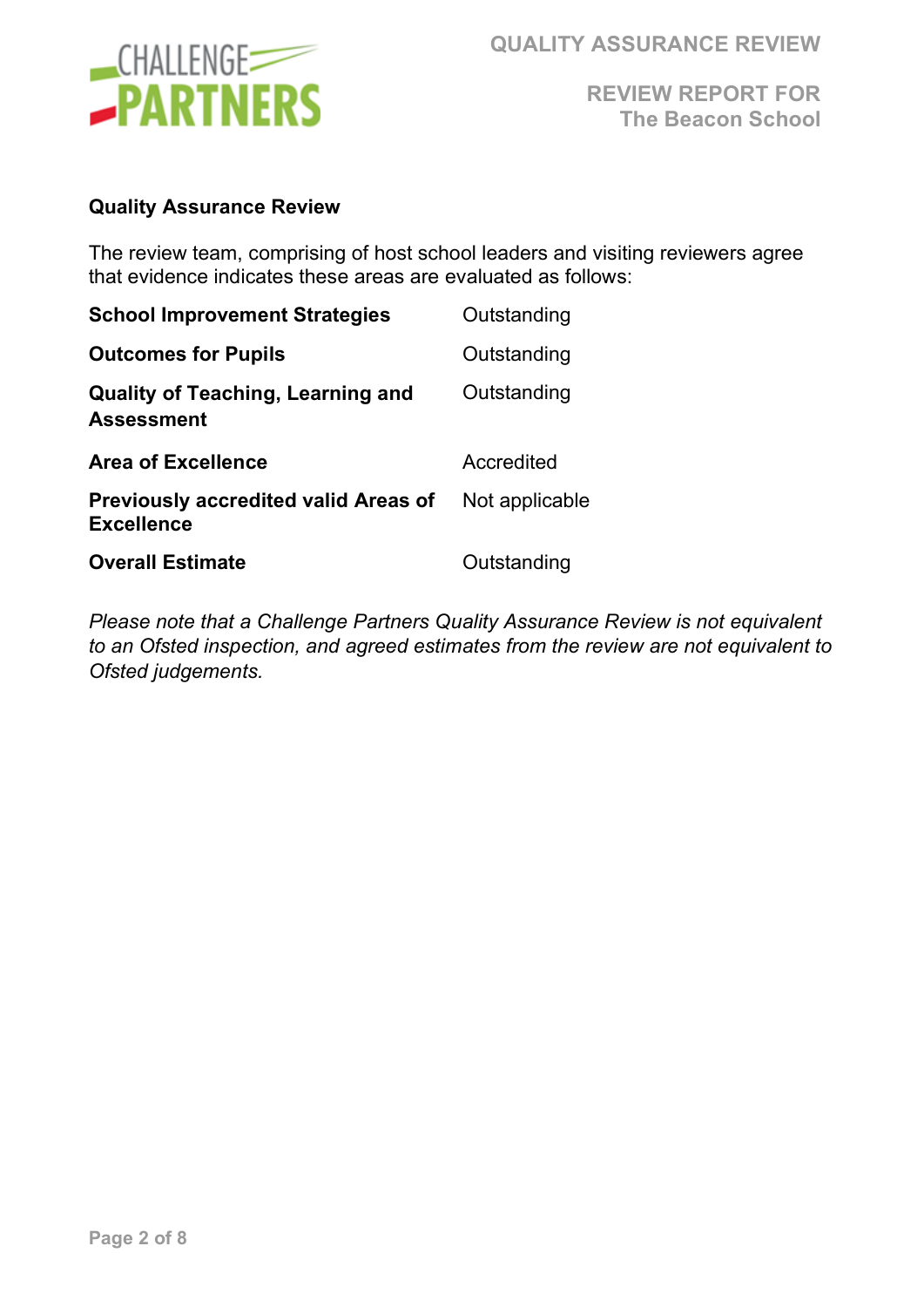

#### **1. Information about the school**

- The Beacon Folkestone is an all-age school (3-19 years). It provides for 356 pupils with profound severe and complex learning needs. The school opened its doors for the first time in September 2016, creating a new single school from the Federation of Foxwood and Highview School.
- Within that Federation, both schools attained independent Ofsted outstanding judgements in June 2014. The Beacon has built on the expertise of both outstanding schools and is striving towards creating a single centre of excellence for "Learning, Support and Development".
- The school has a strong cooperative ethos and culture, building on personalised learning to ensure all students thrive within school and beyond. Learning at The Beacon offers a child-centred, 'needs led' curriculum. It incorporates elements of the Early Years Foundation Stage, National Curriculum and external accreditation as appropriate, with a strong emphasis on life and social skills.

#### **2.1 School Improvement Strategies - What went well**

- The Beacon School opened in September 2016 as a result of the amalgamation of two previous outstanding federated special schools. The management of change, in terms of bringing the two schools together, was very sensitively planned and well managed over a two year period. There is now a very cohesive staff team who have all been involved in creating the ethos and vision for the school.
- A culture where coaching and solution focussed thinking is fostered and promoted, has resulted in all staff feeling empowered to be involved in decision making. All staff feed in to the authorship of the School Improvement Plan, which extends ownership. This is very much a live document. It is reviewed and amended regularly in order to reflect progress towards meeting targets and to identify emerging priorities.
- Providing a curriculum that meets the needs of the wide range of ability and need within the school was a huge challenge for leaders. They initially introduced tiered zones. Leaders have decided that they will move to a five tiered pathway so that pupils are able to move between pathways, in order that their individual needs and interests are better met. This will refine personalisation and ensure that the individualised targets from Education Health and Care Plans (EHCPs) are better addressed.
- Leaders ensure that staff well being and resilience is given very high priority, through the introduction of the PERMA (Positive Emotions, Engagement, Positive Relationships, Meaning, Achievement) self reflection model. There is a focus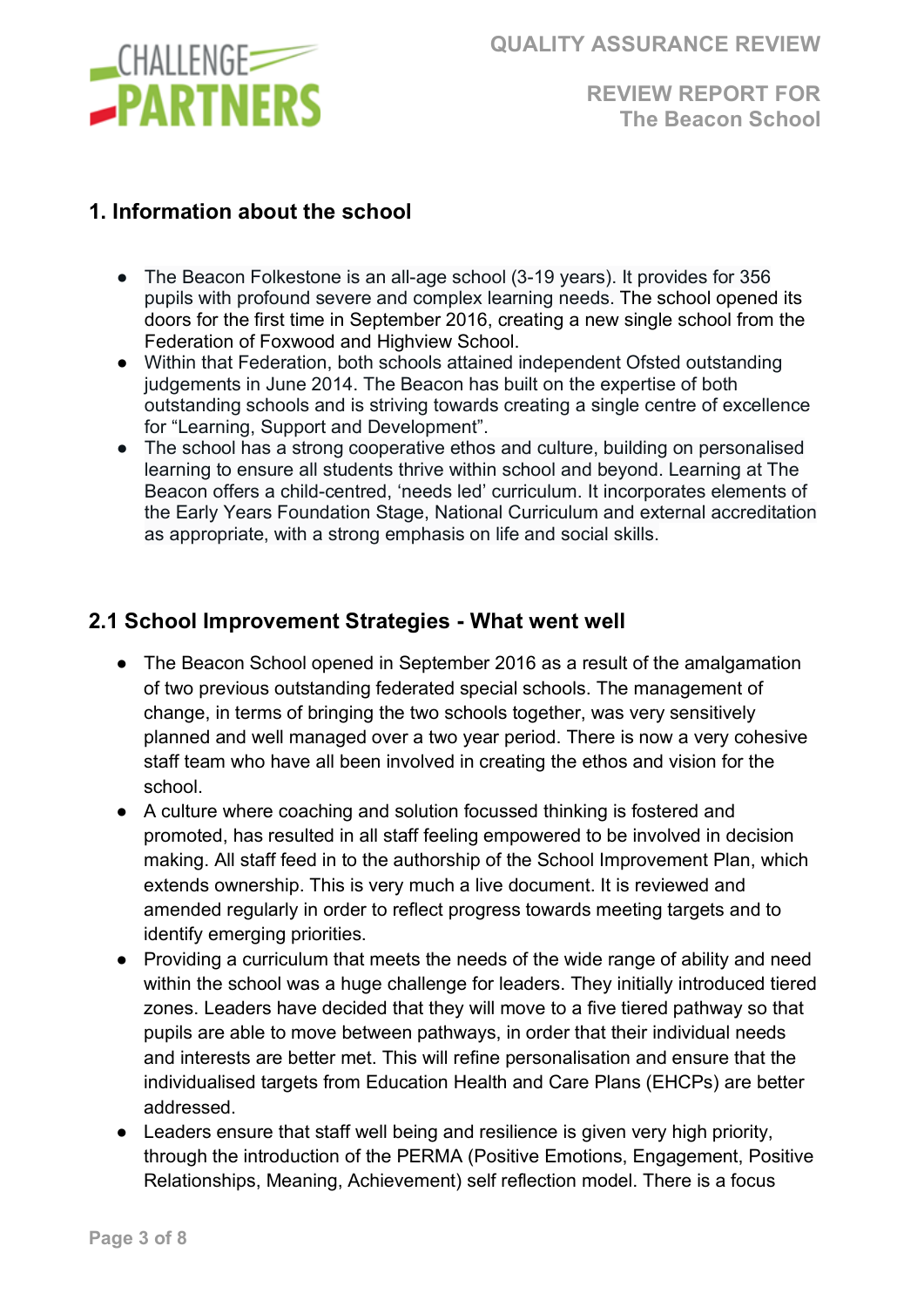

group dedicated to this and their work is given high prominence. All staff are encouraged to contribute their ideas in a highly visual way. This collegiate approach underpins staff training, development, coaching and support. Ultimately it contributes to building staff resilience and enables all stakeholders to be involved in creating a positive school culture.

● Ensuring that all staff have access to high quality training opportunities, is another important factor which builds capacity and contributes to effective succession planning. Staff are undertaking NPQML and NPQSL courses, which are strengthening leadership and moving staff from the operational and the managerial to a more strategic approach.

## **2.2 School Improvement Strategies - Even better if…**

… the impact of all the initiatives were fully embedded across the school and celebrated more widely

… the outdoor learning spaces were further developed to increase the learning opportunities for pupils.

# **3.1 Quality of Teaching, Learning and Assessment - What went well**

- Relationships between staff and pupils are strong and trusting. These contribute to creating a culture and ethos of praise and encouragement that enables the building of self esteem and enjoyment of learning.
- Staff and pupils' pride in their school is reflected in the warm and welcoming atmosphere, the strong climate for learning, mutual respect and a culture of high expectations.
- All staff manage pupils' behaviour extremely well and, as a result, there is a calm and purposeful environment in all lessons and very high levels of engagement.
- Teachers' lesson planning is based on a detailed knowledge and understanding of each pupil's special educational need. Lessons are tailored to ensure that all pupils make progress, using a wide range of teaching strategies to maximise the impact on learning.
- Personalised delivery is evident in all lessons and achieved through effective formative and summative assessment. There is clear evidence of building on prior learning to demonstrate progress over time.
- Dynamic pace ensures time in every lesson is maximised. Higher level learning tasks enable consistent stretch and challenge, which means no time is wasted and progress is accelerated.
- Pupils are actively engaged in the learning process, showing resilience in the best lessons and a commitment to achieving their best. They persevere when confronted with challenge. The emphasis is on stretching their ability beyond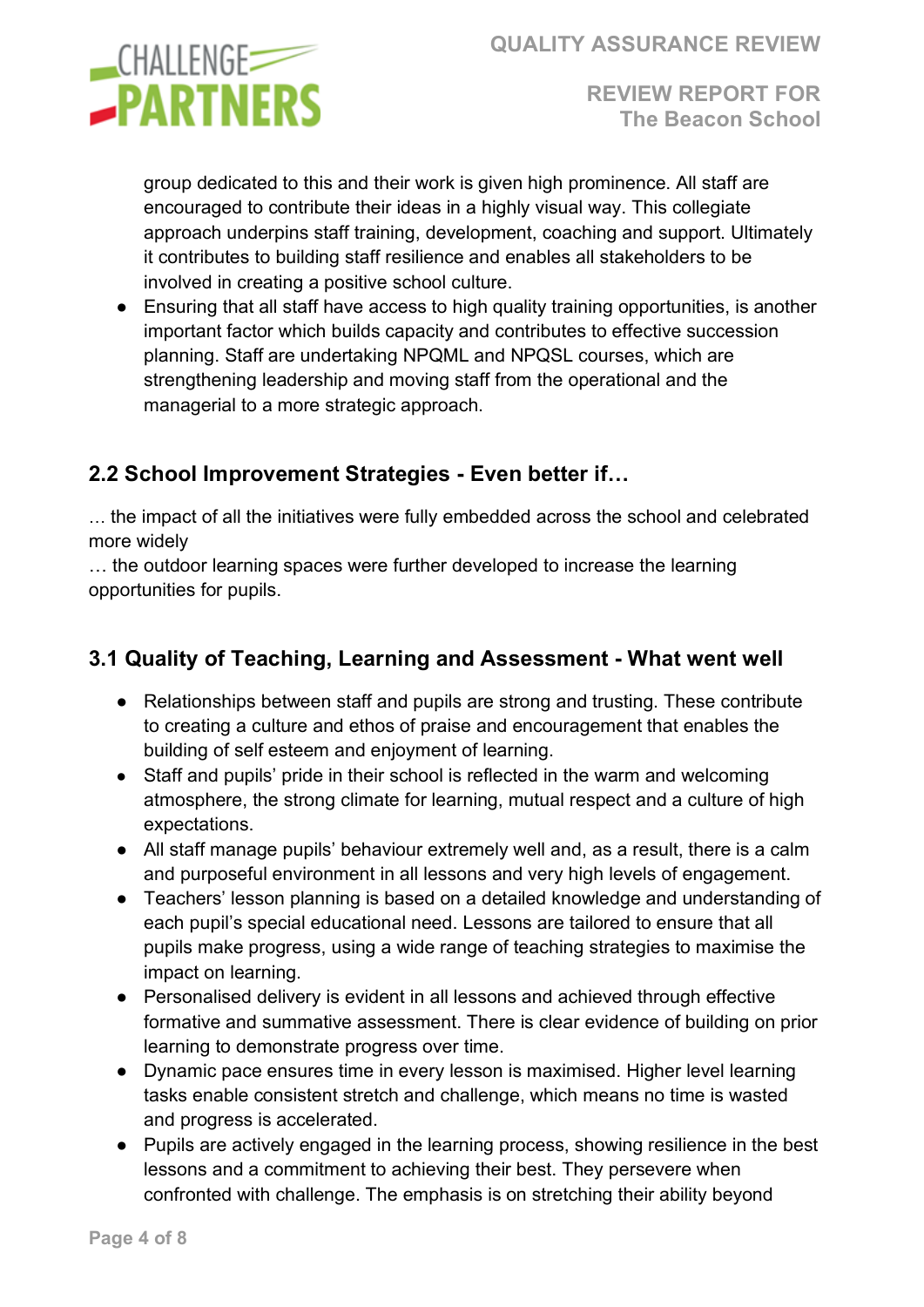

expectations.

- Teachers' excellent subject knowledge, combined with passionate and dedicated teaching, makes a positive impact on progress and high engagement.
- Teachers' effective questioning helps to deepen pupils' knowledge and understanding. The excellent collaboration between pupils clearly demonstrated their positive attitudes to learning, which was evident in all lessons observed.
- Deployment of staff is effective. It leads to high levels of engagement and promotes challenge. High quality interventions were seen in many classes with teaching assistants (TAs) leading learning and capturing assessments live in lessons.
- A wide variety of learning skills, such as cued articulation and Russian scaffolding, are embedded in order to promote independent learning skills. Teachers have a toolkit of tailored pedagogical strategies to engage learners and these are used consistently across the school. This results in the vast majority of learning in lessons being at least good or better.

## **3.2 Quality of Teaching, Learning and Assessment - Even better if…**

… opportunities for using phonics and key literacy skills across all lessons were maximised and that age appropriate texts were used to promote reading across the school

… all teaching assistants were trained in using focused and targeted interventions in order to secure progress and capture achievements in all lessons

… recording of developmental dialogue in marking was more robust and feedback to pupils to improve the quality of learning over time was explicit

… dedicated reflection and response time with learners was consistent across all lessons.

## **4. Outcomes for Pupils**

- Upon amalgamation, the school decided to move away from B squared as an assessment tool and chose to use 'Pupil Asset' (PAPS). This system was also adopted by all the special schools across Kent. The collective use allows for robust benchmarking and moderation across all the schools. The tool was created for mainstream settings but The Beacon School has taken a lead role in adapting it for the specialist sector.
- Across Kent, 'good' progress was identified as making two levels of progress for Functional Skills at Key Stage 5. However, at The Beacon all learners were making or exceeding this target and the school felt it was not an aspirational goal.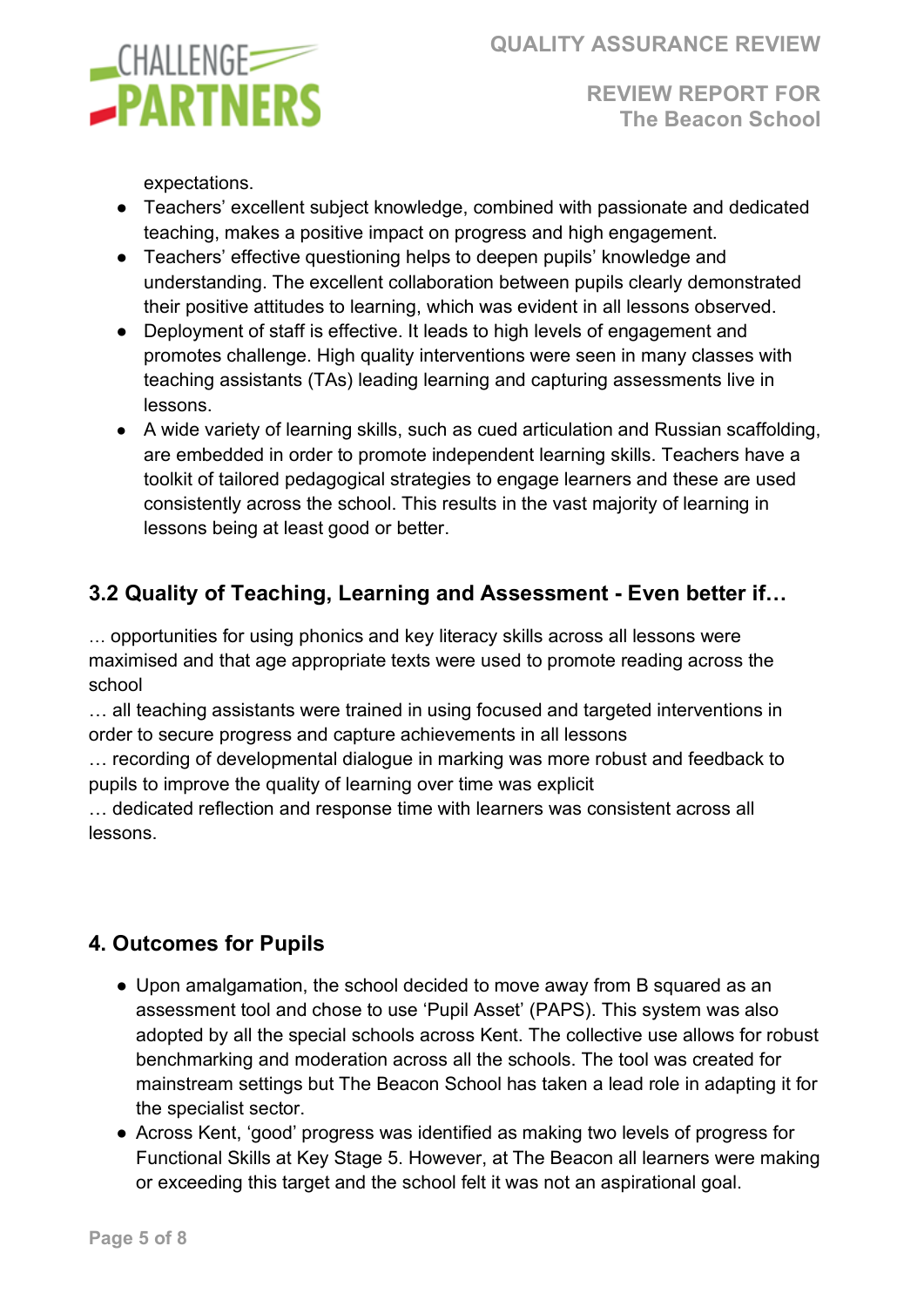

Consequently, they set the more challenging target of three levels of progress to stretch and challenge pupils more effectively.

- Headline progress data across core subjects demonstrates that the vast majority of learners are making at least expected progress and over 50% are making accelerated progress in both English and Maths.
- Flightpaths are used to track and monitor pupil achievement. The curriculum is carefully planned and tailored to create appropriate pathways for pupils and leads to extensive opportunity for accreditation. The current provision is constructed on a three tier approach. However, the school recognises the need to extend this to allow for greater personalisation. Students in Key Stage 5 are currently studying vocational qualifications which adds breadth and depth to the accreditation portfolio.
- The school is rich in data, regarding progress across each cohort from the early years to Key Stage 5. However, this is presented in tabular fashion without an accompanying analysis and supporting script. There is a need to produce a narrative regarding outcome data at each key stage with clear and detailed explanation from starting points to final results. Last year, students in Year 11 left with a wide portfolio of qualifications including GCSEs, Functional Skills and Entry Level certificates.
- The school invests in monitoring and reporting non-academic progress and successes. Parents, carers and pupils are central to this process through a structured programme of reviews of learning linked closely to ECHP outcomes. Pupils' success is celebrated and evident in the purposeful and positive learning environment across the school.
- The school rigorously monitors destinations of learners for a three year period. Last year, 93% of learners were in education, employment or training, but in previous years this figure has been even higher.

## **5. Area of Excellence**

Applied Behaviour Analysis

## **5.1 Why has this area been identified as a strength?**

Applied Behaviour Analysis (ABA) is the use of a behaviour analytic learning methods for improving learning and behaviour. The school applies this method in four classes and reports that it helps to secure the school places of the pupils with challenging needs. This is because it reduces their behaviour difficulties significantly. The extensive staff training ensures the school's delivery demonstrates an outstanding example of this method. Managers and outside agencies observe that the pupils in these classes are engaged, enthusiastic and remain focused throughout its delivery. The school now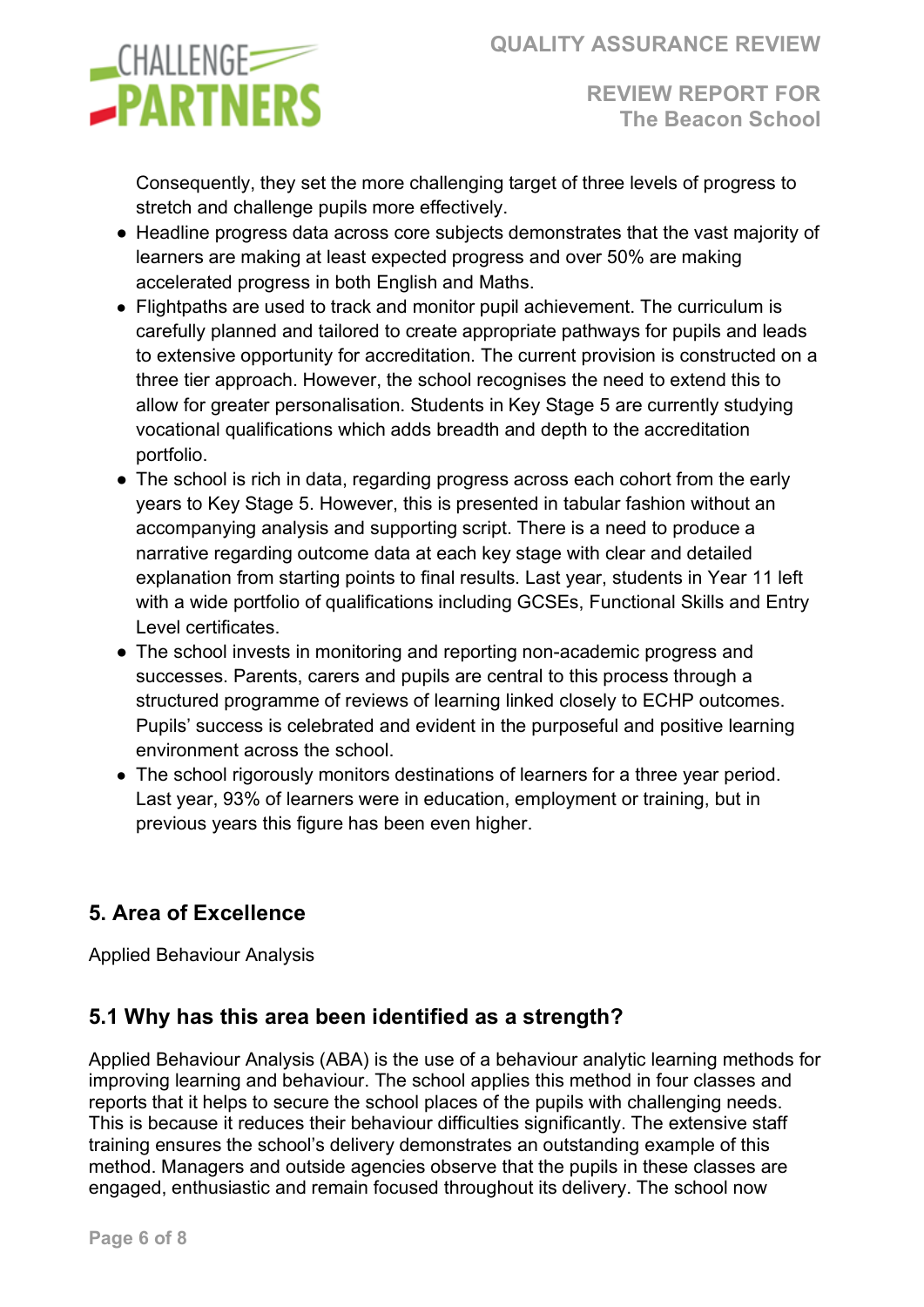



demonstrates good examples of this methodology, such as thorough assessment, ensuring pace and stimulating personalised resources. Excellent delivery of the ABA methods has been observed by the Challenge Partners reviewers. The method is delivered in a positive manner by teachers and support staff alike. The atmosphere in lessons was observed to be calm and supportive. Lessons include a great deal of praise, positive reinforcement and good relationships, which underpin the whole classroom ethos. The school has noticed that, if the pupils are taught this method at a younger age, their chances of reintegrating back into a class with their peers is much higher.

#### **5.2 What actions has the school taken to establish expertise in this area**?

The school researched and identified ABA methodology as an effective approach for a particular cohort. One of the teachers has studied ABA for seven years and is now completing an ABA Masters. This teacher and the lead HLTA have been developing this method within the school for 18 months, implementing this technique in four classes (approximately 20 pupils). The school has an external consultant who monitors, verifies and helps to refine the school's practice. The teacher leading this method has trained and supported 19 staff in implementing the methods. Leaders have ensured the class is fully staffed to implement this method for all pupils in the four classes. TAs have had around 10 hours of initial training, with consequent coaching and modelling being the main methods used to up-skill them.

The principles of ABA methods are being disseminated throughout other areas of the school on a needs-led basis.

## **5.3 What evidence is there on pupil outcomes?**

The school has clear evidence of how individual pupils are gaining skills. These are tracked and compared to baseline measurements and the school's analysis shows progress in almost all skills taught. Anecdotally, the staff involved in this class observe that pupils' behaviour has improved, that the self esteem of individual pupils has increased and that pupils who previously avoided interacting with peers are now engaging in small groups. The school is aware that there is a need to be able to present the impact of this work more clearly and are developing methods of doing this.

A large number of parents of pupils who are receiving this teaching method, report very significant improvement in behaviour of their child outside school.

#### **5.4 What is the name, job title and email address of the staff lead in this area?**

NAME: Ana Job

TITLE: class teacher